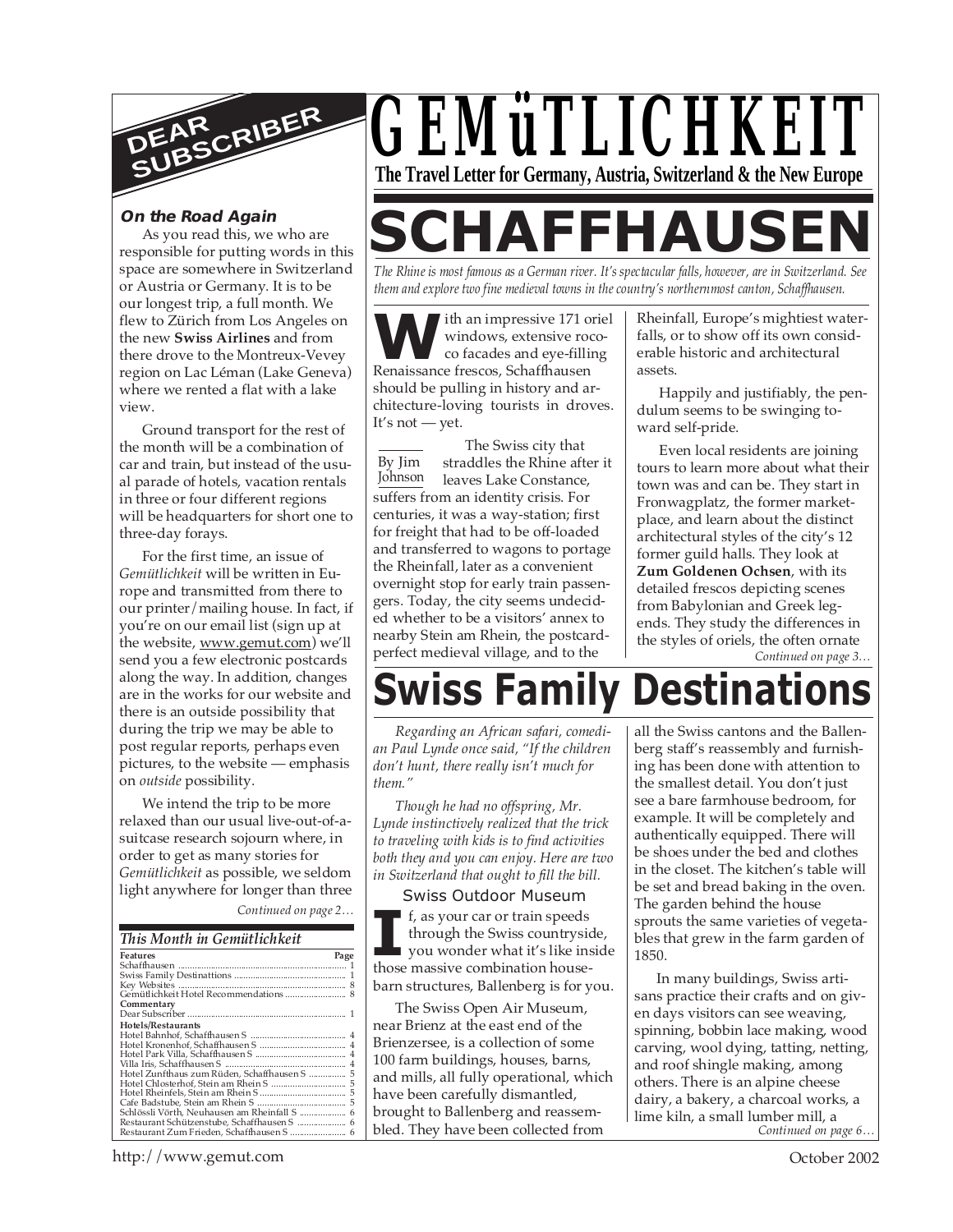### *DEAR SUBSCRIBER Continued from page 1*

nights. This luxury has become possible because our two chief reporters, Jim Johnson and Doug Linton, spent the end of summer roaming town and country searching out new sights, hotels and restaurants and seeing if old favorites are still up to snuff.

This is all good news for subscribers. For example, last month's lead story on Münster was written by Jim Johnson from his hotel room in Bonn just a few days after spending nearly a week in Münsterland.

Jim's itinerary during a sevenweek August/September trip for us included Münster, Bonn, Trier, the Mosel Valley, Koblenz, the Rhine Valley, Heidelberg, Nürnberg, Freiburg im Breisgau, the Black Forest, the Bodensee (Lake Constance), Schaffhausen (Switzerland), Basel, Geneva, Zermatt, and Salzburg.

 In the meantime, Doug Linton was in Munich last month checking out hotels. Ahead for him are visits to the Austrian wine town of Poysdorf, Krems, the Wachau valley, and a short trip across the Czech border to scope out a complex of old castles built by the Liechtensteins, one of which is a UNESCO World Heritage site. And sometime in the next few months Doug will file a story on happenings in his adopted home town of Vienna.

Add all this to what your editors uncover during the month of October and you're looking at a lot of solid,

up-to-date travel information coming your way over the next several months.

#### **Clearing the Desk**

• Last month's *Michelin Red Guide* story contained a typo. To clarify: Germany has five three-star, 14 twostar, 184 one-star and 375 "Bib Gourmand" restaurants. Switzerland has two three-star, 11 two-star, 81 onestar and 103 "Bib Gourmand" restaurants. You shouldn't go hungry.

• The U.S. Department of Commerce reported visits to Europe by Americans totaled 4.77 million in the October 2001-April 2002 period. That's a decline of 24.8% over the previous year. However, because of a reduction in capacity, flights this year have been full. The average load factor in June was 86.5% and 83.2% in July. Thus fares remained relatively high.

 • On October 3, the **Brandenburg Gate** was to shed its Deutsche Telekom advertising canvas which for more than two years has hidden its 4.2 million euro restoration.

• Hotels either unaffected by the recent flooding or back in full operation are frantically sending press releases hoping to end a tourist drought. As the **Grand Hotel Zvon** in Ceské Budéjovice put it, "Unfortunately the clients are still afraid to travel to Czech Republic and cancel their trips. It has negative influence on hotel economics." The Zvon installed low season rates in September and a "category A" double with breakfast goes for \$64. A "grand suite" is \$85. Ceské Budéjovice is home to Budvar, one of the world's

great beers.

• **Jungfrau Railways**' "Golden Autumn" package includes five nights in Interlaken, Grindelwald, Wengen, Lauterbrunnen or Mürren and a pass on the Jungfrau Railways including a trip to the Jungfraujoch, Europe's highest rail station. Rates start at \$220 per person. Contact: tel. +41/0338/265 300, email: mail@interlakentourism.ch

• First there was the **Alte Pinakothek**, then the **Neue Pinakothek** and now Munich's new **Pinakothek der Modern** opens this month. It will house four museums under one roof: the **State Gallery of Modern Art**; the **New Collection**, emphasizing industrial design, graphic design and applied art; the **Architectural Museum** and the **State Graphic Art Collection**. Pinakothek der Moderne, Barer Str. 40, email nehler@pinakothek.de, web www.pinakothek-der-

moderne.de.— RHB

#### **IN**

### **Using Gemütlichkeit**

• Foreign currency prices are converted to U.S. dollars at the exchange rate in effect at the time of publication. • Hotel prices listed are for one night. Discounts are often available for longer stays.

• All hotel prices include breakfast unless otherwise noted.

• Local European telephone area codes carry the "0" required for in-country dialing. To phone establishments from outside the country, such as from the USA, do not dial the first "0".

#### **Logging on to our Website**

Except for the most recent 12, back issues in text format from January 1993 are available free to subscribers only at http://www.gemut.com (click on "For Members Only"). To access the issues enter the user name and password published in this space each month. The June codes are:

User Name: **schaff** Password: **1492**

| Vol. 16, No. 9                                                                               | <i><b>GEMüTLICHKEIT</b></i>                                                                                                                                                                                                                                                                                                                                                      | I HOTEL RESTAURANT RATING KEY                                                                                                                              |                                              |                                                                                                                  |                                                                          |
|----------------------------------------------------------------------------------------------|----------------------------------------------------------------------------------------------------------------------------------------------------------------------------------------------------------------------------------------------------------------------------------------------------------------------------------------------------------------------------------|------------------------------------------------------------------------------------------------------------------------------------------------------------|----------------------------------------------|------------------------------------------------------------------------------------------------------------------|--------------------------------------------------------------------------|
| October 2002                                                                                 | The Travel Letter for Germany, Austria, Switzerland & the New Europe                                                                                                                                                                                                                                                                                                             | <b>Rating Scale</b><br>Excellent                                                                                                                           | <b>Scale</b><br>$16 - 20$                    | <b>Restaurant Criteria</b><br>Food                                                                               | 65%                                                                      |
| <b>Publishers:</b><br>Editor:<br><b>Contributors:</b><br><b>Web Master:</b>                  | Robert H. & Elizabeth S. Bestor<br>Robert H. Bestor<br>Doug Linton, C. Fischer, R. Holliday, Jim Johnson<br>Paul T. Merschdorf                                                                                                                                                                                                                                                   | Above Average<br>Average<br>Adequate<br>Unacceptable                                                                                                       | $12 - 15$<br>$8 - 11$<br>4 -<br>$0 -$<br>- 3 | Service<br>Atmosphere                                                                                            | 20%<br>15%                                                               |
| <b>Consulting Editor:</b><br><b>Subscription Dept:</b><br><b>Subscriber Travel Services:</b> | Thomas P. Bestor<br><b>Kurt Steffans</b><br>Andy Bestor, Laura Riedel<br>Gemütlichkeit (ISSN 10431756) is published 11 times each year by UpCountry<br>Publishing, 288 Ridge Road, Ashland OR 97520. TOLL FREE: 1-800/521-<br>6722 or 541/488-8462, fax: 541/488-8468, e-mail travel@gemut.com. Web<br>site: www.gemut.com. Subscriptions are \$67 per year for 11 issues. While | <b>Hotel Rating Criteria</b><br>People/Service<br>Location/Setting<br>Guestrooms<br>Public rooms<br>Facilities/Restaurant                                  | 30%<br>15%<br>30%<br>5%<br>20%               | <b>Value Rating</b><br>Outstanding Value<br>Very Good Value<br>Average Value<br>Below Average Value<br>A Rip-Off | <b>Scale</b><br>$17 - 20$<br>$12 - 16$<br>$9 - 11$<br>$5 - 8$<br>$0 - 4$ |
|                                                                                              | every effort is made to provide correct information in this publication, the<br>publishers can make no guarantees regarding accuracy.<br><b>POSTMASTER: SEND ADDRESS CHANGES TO:</b><br>Gemütlichkeit, 288 Ridge Road., Ashland OR 97520                                                                                                                                         | <b>Special @Designation</b><br>By virtue of location, decor, charm, warmth of management, or<br>combination thereof, an especially pleasant establishment. |                                              |                                                                                                                  |                                                                          |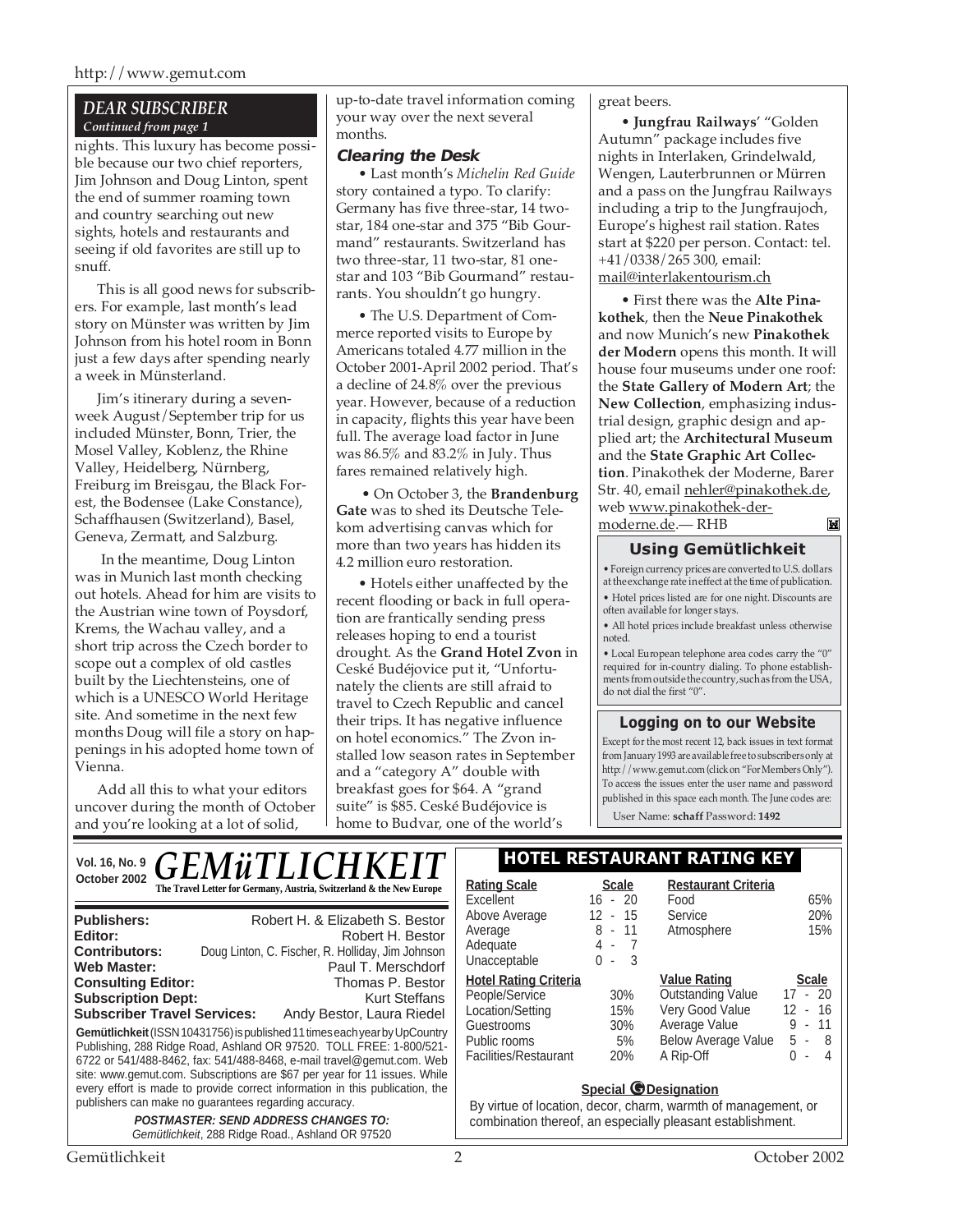## *SCHAFFHAUSEN Continued from page 1*

bay windows that jut out from many buildings, and they relax and retreat in the courtyard garden or cloisters at All Saint's, an 11<sup>th</sup>-century Benedictine abbey.

At every turn, there's hidden treasure: from ornate plasterwork and devilish rainspouts to decorative 19<sup>th</sup>century mailboxes and intricate wood-carved stairwells. In the entryway to a former monastery (now a library), baroque stone work is juxtaposed with blue neon sculpture overhead and in the floor. And above the town, the imposing **Munot Fortress** provides views to all directions, as the powerful bastion has for nearly five centuries.

Schaffhausen is also experiencing growth in the number of art galleries, studios and cafes, as well as an increase in the variety and quality of hotels and restaurants.

One-hour guided tours leave from the Schaffhausen Tourist Office on the Fronwagplatz at 2:30pm every Tuesday, Thursday and Sunday. Depending on the participants, they are conducted in German, French and/or English (CHF 12/\$8.40 for adults, CHF 6/\$.420 for children).

# **Stein am Rhein**

At Stein am Rhein, the point where the Rhine "officially" leaves the upper stretches of Lake Constance, it's an unfamiliar river narrow, calm and teal, rather than the surging brown current of Bingen, Bacharach or Bonn. Boats are moored at river's edge, and stone stairs descend from half-timber homes into the water.

You can get a good feel for Stein am Rhein in less than two hours, although you'll need considerably more time if you stop in the many galleries and boutiques, enjoy a meal on the river, or climb 190 meters (575 feet) above town through vineyards to the **Hohenklingen Fortress**. From the fortress tower, the view extends over the town and into vineyards and farmland. The town square is almost too much for the eye. In three directions, painted facades on 15<sup>th</sup>-century

#### **Schaffhausen Basics Population:** 280,000

**Elevation:** 404 meters/1,250 feet

### **Tourist Information:**

Rheinfall-Tourismus, CH-8220 Neuhausen am Rheinfall, tel +41 052 6727455, web www.rheinfall.ch.

Schaffhausen Tourist Office, Fronwagplatz 4, CH-8200 Schaffhausen, tel +41 052 625 5141, fax +41 052 625 5143, email info@schaffhausen-tourismus.ch, web www.schaffhausen-tourismus.ch

Stein am Rhein Tourism, Oberstadt 3, CH-8260 Stein am Rhein, tel +41 052 742 2090, fax +41 052 742 2091, email touristservice@steinamrhein.ch, web www.steinamrhein.ch

### **Driving Distances:**

| Driving Distances:                                                                                         |                  |           |  |  |  |  |
|------------------------------------------------------------------------------------------------------------|------------------|-----------|--|--|--|--|
| Basel                                                                                                      | 130 km           | 80 miles  |  |  |  |  |
| Constance                                                                                                  | 56 km            | 35 miles  |  |  |  |  |
| Frankfurt                                                                                                  | 365 km           | 227 miles |  |  |  |  |
| Freiburg                                                                                                   | 96 km            | 160 miles |  |  |  |  |
| Geneva                                                                                                     | 322 km           | 200 miles |  |  |  |  |
| Munich                                                                                                     | 309 km           | 192 miles |  |  |  |  |
| Zürich                                                                                                     | $50 \mathrm{km}$ | 31 miles  |  |  |  |  |
| Principal Rail Links: Stuttgart-Schaff-<br>$1 \quad 7 \cdot 1 \cdot 1 \cdot 1$ $D \cdot 1 \cdot 1 \cdot 1$ |                  |           |  |  |  |  |
|                                                                                                            |                  |           |  |  |  |  |

hausen-Zürich-Milan; Basel-Schaffhausen-Lindau **Nearest Airport:** Zürich (about 30 min.)

buildings fill the view. The fourth side is dominated by the  $16<sup>th</sup>$ -century Rathaus.

Unfortunately, many visitors will not stray far from the town square, which should be just the starting point for a visit. As one of its 3,000 residents put it, "In Stein am Rhein, you have to keep looking behind the curtain." The best parts of the town are indeed elusive, but take the advice to look "behind the curtain," as Stein am Rhein is still very much a living city. A peek into the 14<sup>th</sup>-century Fronhof, for instance, a small courtyard lined with half-timber houses, will reveal the sounds of kids shouting and playing, the aroma of the evening's dinner, and the sights of drying laundry — perhaps the curtain is best left as is.

But an aware walker will find colorful gardens, intricately carved doors, dragon rain gutters, metal rods that served as medieval doorbells, and dramatic frescos throughout the village. On the river, long fishing skiffs make their frequent trips to cast nets and lines.

The Rhine promenade leads upstream to the well-preserved, millennium-old **St. George Monastery**. At

what looks like a dead end, just past a sweeping willow tree, a low passageway cuts through the cloister wall, where a museum offers a fine view of town history and culture.

The best way to reach Stein am Rhein from Schaffhausen is by boat. It's about two hours in each direction, along quiet waters past vineyards, farmland and forest. Boats leave approximately every two hours from the Rhine pier. For those in a hurry, trains leave the Schaffhausen and Stein am Rhein railway stations every half-hour. The 11-mile rail trip takes about 25 minutes (with stops). From the Stein am Rhein station, it's a fiveminute walk to the Rhine and across into the village. (You can also go one way by boat, the other by train.)

## **Rheinfall**

It's an even quicker trip from Schaffhausen to the **Rheinfall**, Europe's largest waterfall. Just jump on Bus 1, direction Neuhausen (departs from the side closest to the train station), and in about seven minutes the recorded announcement will alert in English that it's the Rheinfall stop.

Alighting from the bus, you feel cool air wafting from the falls. Follow the signs from the bus to the top of the falls, about five minutes by foot. The sight is —quite simply — breathtaking. Stairs and paths lead to the base of the falls and to a promenade along the somewhat quieted river. From there, you can watch the full power of the Rhine force it way through three jagged gorges formed where the river broke through rock on its fight northward. One-hundredfifty meters (450 feet) wide, the falls plunge 23 meters (70 feet) down a series of ledges and form intimidating standing waves and roaring froth.

Other vantage points present stunning views. Across the river (reached by bridge or boat), a path leads to the base of the falls and actually extends *into* the falls, a seemingly precarious platform a few feet above the froth. More adventurous sorts can board a boat that shuttles them to the largest ledge between the gorges (CHF 6.50 adults, CHF 3.50 children; \$4.50/\$2.50). While the boat floats in the calm of an eddy, the passengers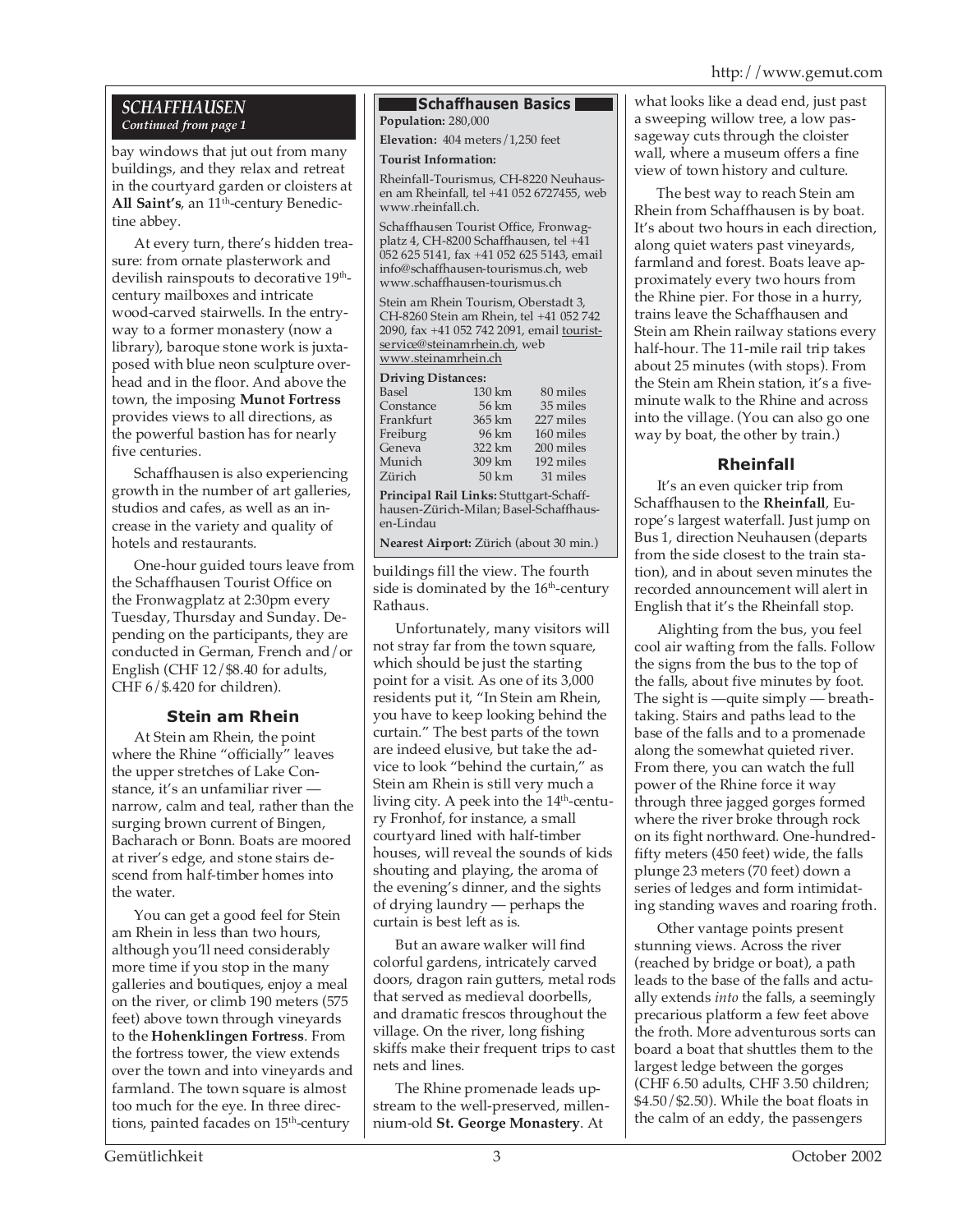#### http://www.gemut.com

scramble onto the rock and clamber up a series of walkways to a slight promontory, the water roaring on both sides. Boat tours are also available for a simple round trip right up to the falls (same price as the shuttle). Even 30 meters (90 feet) from the falls, a wall of mist hits the passengers. At 10 meters (30 feet) away, the boat shudders against the current and bobs in the waves. (Rheinfall Boat Tours Rhyfall-Mändli, Postfach 25, CH-8212 Neuhausen am Rheinfall, tel. +41/052/672 4811, fax 672 4948, email info@maendli.ch, web www.maendli.ch.)

Twice an hour, a bus runs from the base of the falls back to the railway station.

The best deal for getting around Schaffhausen, the Rheinfall, Stein am Rhein and to the near sides of Constance and Basel is the "FlexTax-Tageskarte" daily transit pass. For CHF 17 for adults and CHF 10 for children  $($11/$7)$ , the pass gives one-day access to all trains and buses. For the boat to Stein am Rhein, add CHF 10 for adults, CHF 6 for kids (\$7/\$4). The passes are available at all train stations, at bus stop automats, and on buses. Public transit is excellent, with frequent and clean buses and trains.

## **Accommodations**

#### Hotel Bahnhof

A century ago, seven hotels greeted travelers emerging from the Schaffhausen train station. One remains: the privately-owned Hotel Bahnhof, in the fourth generation of the same family. The four-star hotel consists of 52 well-appointed rooms spread across four buildings built between 1798 and 1954. Given its location across the street from the station and adjacent to the old city, it's not surprising that nearly 80 percent of the hotel's guests are walk-ins.

Though privately owned, the hotel is affiliated with Best Western. Guest rooms are spacious with pleasant, if not elegant, surroundings. Upper stories provide views of the narrow streets of the old city and of the Munot Fortress. Windows are double- or triple-glazed, depending on location, to reduce or eliminate street noise.

**Contact:** Hotel Bahnhof, Bahnhofstrasse 46, CH-8201 Schaffhausen, tel +41/052/624 1924, fax 624 7479, email mail@hotelbahnhof.ch, web www.hotelbahnhof.ch **Daily Rates:** Singles CHF 150-185 (\$100-123), doubles CHF 230-270 (\$154-180), suites CHF 350 (\$233). Garage parking is CHF 14 (\$9). **Rating:** QUALITY 13/20, VALUE 14/20

#### Hotel Kronenhof

Built in 1414 as a private dwelling, the Kronenhof became a hostelry in 1489 and later became one of the best-known inns along the upper Rhine. Even Goethe spent the night, or so the story goes. Extensive renovations completed in 2000 kept as much of the original architecture as possible — and eliminated all remnants of 1970s renovations.

Of the 40 guestrooms, Number 402 (shower only) is a delightful double with an ample balcony with a view of the castle and vineyards. Number 413 (bath and shower) features a balcony over the peaceful courtyard. One nice touch: an ironing room for guests.

**Contact:** Hotel Kronenhof, Kirchhofplatz 7, CH-8201 Schaffhausen, tel +41/052/635 7575, fax 635 7565, email info@kronenhof.ch, web www.kronenhof.ch **Daily Rates:** Singles CHF 130 (\$87), doubles CHF 140-160 (\$94-\$107) **Rating:** QUALITY 12/20 VALUE 13/20

#### Hotel Park Villa

Although it's barely 400 meters (1,225 feet) from the railway station, the Hotel Park Villa feels miles away, thanks to its location in a beautiful wooded park overlooking the city. The hotel was built in 1900 as a private home by a Hungarian merchant who told his architect to spare no expense. The result is a five-story *Jugendstil* villa with a somewhat overthe-top design and with towers and chimneys as crooked and whimsical as the headwear of the "Cat in the Hat." Inside, it's a step back 100 years, thanks in great part to the abundance of furniture, statues and decorations that the original owner brought from a Hungarian castle, and to the creativity, dedication and antique-finding skills of Max Schlumpf,

the villa's soft-spoken but animated owner.

In the evening, many guests relax with cognac and pastries in the Schlossbar, a distinctive early 1900s salon with antique lamps and furniture. Others sit outside in the gardens, conversing by torchlight. In the morning, they gather for breakfast under a massive chandelier and park themselves firmly in hand-carved chairs with period upholstery.

The Park Villa offers a range of 27 rooms, from cramped singles to the deluxe former bedroom (room 17) of the villa's first owner, complete with hand-carved 1827 four-poster bed, parquet floors, Persian rug, ample antiques and a private oriel with a view to the rear. Most rooms fall somewhere in between. Room 19, for example, is huge, with a private balcony and spacious bathroom. It's best to discuss preferences with Schlumpf, who has a long track record of finding the right rooms for his guests.

**Contact:** Hotel Park Villa, Parkstrasse 18, CH-8200 Schaffhausen, tel +41/ 052/625 2737, fax 625 1253, email hotel@parkvilla.ch, web www.parkvilla.ch.

**Daily Rates:** Single with shared bath CHF 78-98 (\$52-66), single with private bath CHF 149-169 (\$100-113), double with shared bath CHF 130 (\$87), double with private bath CHF 179-229 (\$119-153), suites CHF 249- 308 (\$166-205). Free parking. **Rating:** QUALITY 16/20, VALUE 16/20

#### Villa Iris

Villa Iris is a work of love that Gaby and Piewo Rudin have made their life. The 1897 *Jugendstil* home had fallen into disrepair when the couple bought it. Much of the original structure and adornments remain: ironwork, windows, a functioning *Kachelofen* (tile oven), marble floors and rosette ceilings. But even more of Villa Iris results from Piewo's abilities as a painter and sculptor and from Gaby's knack of finding just the right pieces to make this house a home away from home. Evidence of Piewo's work is everywhere, from straightforward renovation to painstaking painting and plasterwork. They're **EDITOR'<sup>S</sup> CHOICE**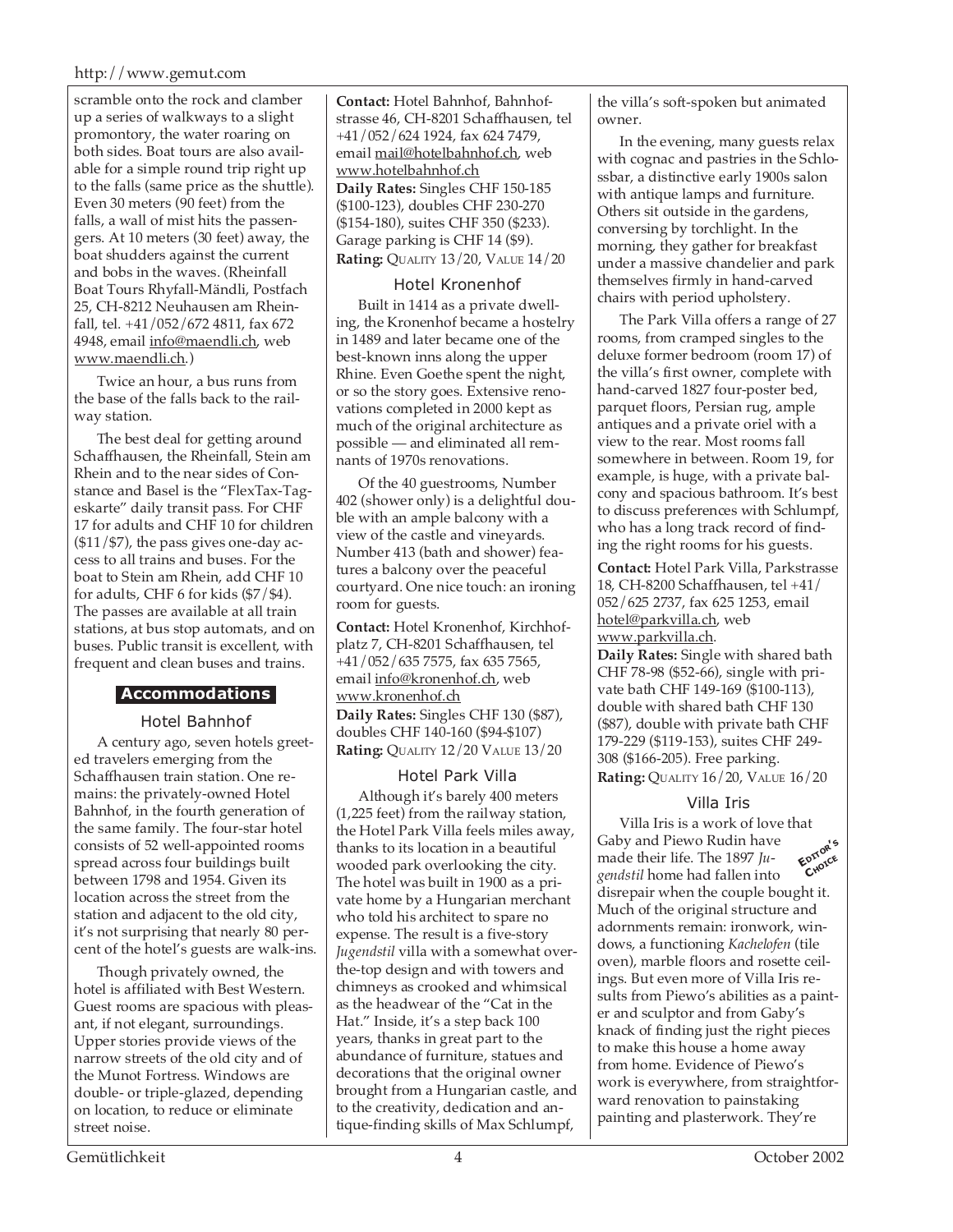the perfect match to Gaby's finds, like art deco lamps, Chinese lions at the doorway ("for good luck"), faucets with swan-shaped spouts, and her extensive collection of antique dolls.

Guestrooms are huge and filled with antiques and the Rudins' personal touches. (All rooms also have private toilet and bath and/or shower.) Number 4 has an antique marble fireplace, an ornate rosette ceiling, and a view to the hills. Room 7 has a large wooden balcony with wroughtiron railings and view to the backyard, a *Kachelofen*, a Jacuzzi tub set in marble, a working fireplace framed in bronze andirons from an old French castle, and wallpaper Gaby found in England and carried home. Number 1 is on the ground floor and entered through 200-year-old doors with their original locks. The 250-year-old carved wooden farmer's closet stands across from a massive bed. Number 5 is in Louis XVI style, with original period pieces, with Gaby's stuffed animal collection across the top of a closet and antique handbags on the bookshelves.

Despite the comfort of the rooms, most guests wander outdoors to find a quiet place to read, chat or doze perhaps by the small lily-pond stocked with carp and goldfish. The villa is a 10-minute walk from the train station and three minutes from the #6 bus. There's free parking in front of the house.

**Contact:** Villa Iris, Eigerstrasse 17, CH-8200 Schaffhausen, tel./fax +41/ 052/6256550

**Daily Rates:** Singles CHF 100 (\$67), doubles CHF 140 (\$93) **Rating:** QUALITY: 16/20, VALUE 17/20

## Hotel Zunfthaus zum Rüden

The Hotel Zunfthaus is one of Schaffhausen's dozen elaborate guildhalls, built 280 years ago by the city's food merchants. Many of the public spaces are elegant, like the stunning ballroom with parquet floors, detailed stucco and dazzling chandelier, and the grand staircase with its original wood and stone landings.

History is evident in guestrooms as well, with many wood beams and stone walls. All are spacious and

straightforward, with the expected conveniences (showers only).

Until its remodeling in 1999, the hotel was a meeting facility, and today the majority of guests are still business people. Only fifth-floor rooms are high enough to look out over the rooftops of the city, and Number 506 is the only double on the floor. On the third floor, both Numbers 301 and 302 provide views of the Munot fortress, as well as of adjacent half-timber buildings. All rooms are nonsmoking. It's ideally situated in the pedestrian zone just a two-minute walk from the rail station.

**Contact:** Hotel Zunfthaus zum Rüden, Oberstadt 20, CH-8201 Schaffhausen, tel +41 052 632 3636, fax 632 3637, email info@rueden.ch, web www.rueden.ch

**Daily Rates:** Single CHF 145 (\$97), double CHF 220-250 (\$147-167). Some weekend discounts.

**Rating:** QUALITY 14/20, VALUE 14/20

## Hotel Chlosterhof

While the hotel itself is beautiful, the external architecture — jagged glazed-brick walls — clashes with Stein am Rhein's old town, which starts just across the street. Perhaps it was the excess of the 1980s, when it was built, or an expression of Scandinavian design by its Danish owner, but it's a visual assault on the quiet village. Most guests, however, don't come for the history. The hotel is used primarily by business people, who generally appreciate its private bar, sauna, swimming pool, fitness center and gourmet restaurant (on a terrace overlooking the river).

The hotel's 71 rooms are modern and spacious (all at least 35 square meters/290 square feet), with all the amenities. All have balconies, but only suites have Rhine views. Furnishings are rustic, but elegant. Mahogany furniture in the bedrooms and marble floors in the bathrooms help lend a historic feeling, as do the four-poster beds in 10 of the rooms.

**Contact:** Hotel Chlosterhof, CH-8260 Stein am Rhein, tel +41 052 7424242, fax +41 052 7411337, email chlosterhof@bluewin.ch, web www.chlosterhof.ch **Daily Rates:** Singles CHF 220-250

(\$147-167), doubles CHF 270-310 (\$180-207), suites CHF 450-550 (\$300- 367). Parking is CHF 12 (\$8). **Rating:** QUALITY 16/20, VALUE 12/20

#### Hotel Rheinfels

For most of its 400-year history, the Rheinfels in Stein am Rhein has been a customs house, a warehouse and a guild house. Today, it's an unpretentious, clean and pleasant hotel with a super location immediately at the Rhine. The 17 rooms are decorated simply but pleasantly. Unless someone has an extended interest in Stein am Rhein, the hotels of Schaffhausen offer greater variety and services. However, it's extremely tempting to book the Rösli suite, which has a superb view of the Rhine and the homes on the left bank.

**Contact:** Hotel Rheinfels, CH-8260 Stein am Rhein, tel +41 052 741 2144, fax +41 052 741 2522, email rheinfels@bluewin.ch, web www.rheinfels.ch **Daily Rates:** Single CHF 130 (\$87),

doubles CHF 180 (\$120). Rösli suite with private terrace on Rhine: single CHF 190 (\$127), double CHF 250 (\$167). **Rating:** QUALITY 11/20 VALUE 13/20

# **Sustenance**

## Café Badstube Restaurant

In a 15th-century former bathhouse near the ship landing, guests can sit in old tubs converted to booths and look at painted scenes of men and women in their weekly (or monthly) ritual of bathing and scrubbing. The dining areas were nicely renovated earlier this year, but a solid sense of history remains: sturdy beams, original stonework visible through plaster walls, leaded glass in the windows, and a 1630 price list for bathing (that will be three *kreuzen* for bath and shampoo, please). Guests can also dine outside, either in a small courtyard under the Witches' Tower or on a terrace between the town's defensive wall and the Rhine promenade.

Service is prompt, friendly and multilingual, and the overall dining experience is relaxed and pleasant.

Prices are reasonable, especially by Swiss standards, with few items topping CHF 20 (\$14). Fresh fish from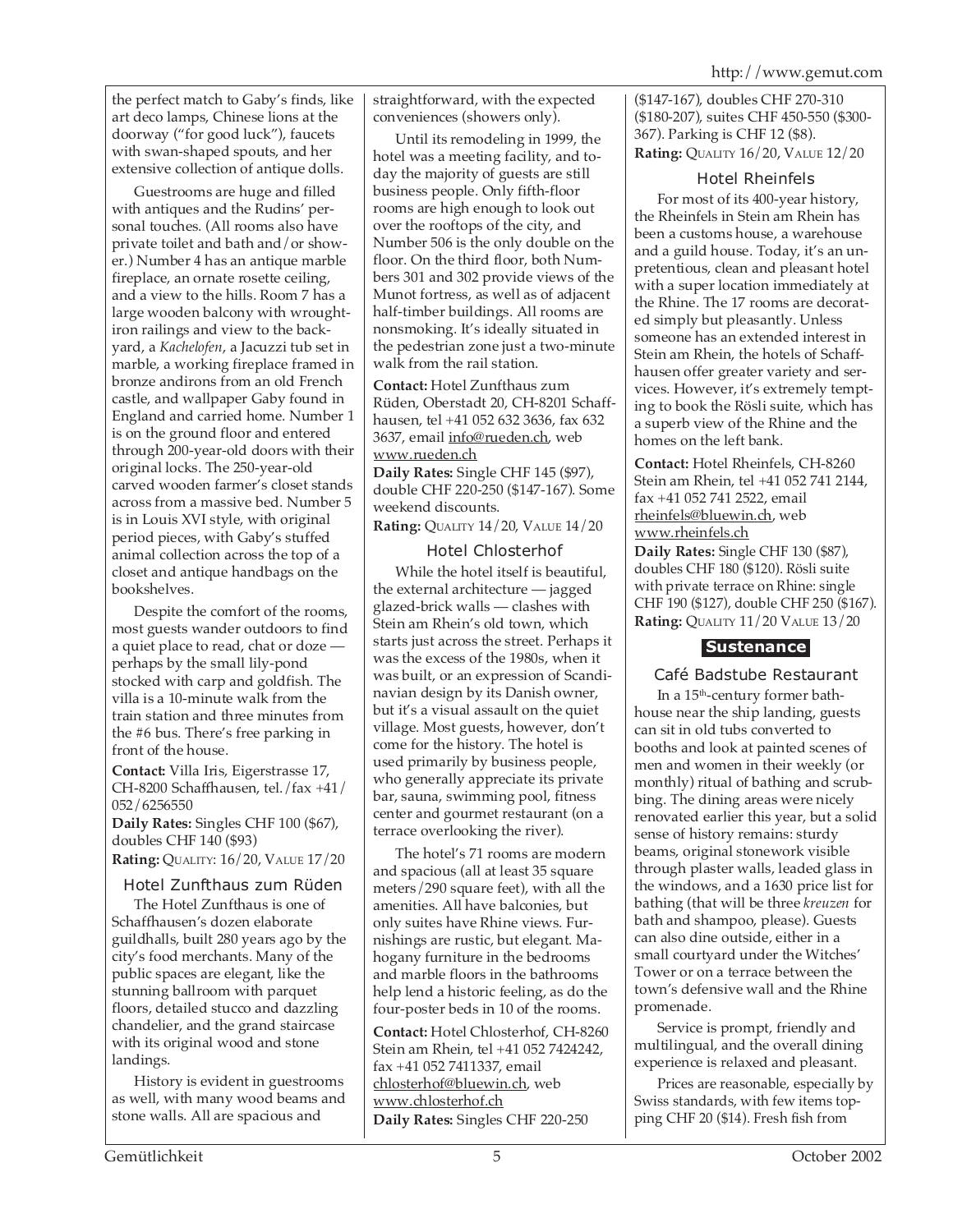#### http://www.gemut.com

Lake Constance and the Rhine are specialties, as is *Rösti*, the traditional hash browns, served here discus-size in a black skillet. Among the many varieties, the *Urschweiz* is especially flavorful, with ham, cheese and fresh mushrooms. For CH 7 (\$5), you can add a trip to an ample and fresh salad bar.

**Contact:** Café Badstube Restaurant, bei der Schifflände, CH-8260 Stein am Rhine, tel. +41 052 741 2093, fax 741 5114, email badstube@badstube.ch, web www.badstube.ch **Rating:** QUALITY 12/20 VALUE 13/20

#### Schlössli Vörth

The Schlössli Vörth, a tiny palace built on a rock promontory jutting into a basin about 100 feet downstream of the Rheinfall, offers the likes of risotto with wild mushrooms, pan-fried trout with scallions and beurre blanc, and imaginative desserts — coupled with a perfect vantage point for one of Europe's most glorious natural sights.

Entrees average about CHF 18-20 (\$12-\$13), especially reasonable given the location. Call ahead and reserve a table next to the long row of windows facing the falls. While sipping local wine, having lunch, or savoring a rhubarb tart, you can enjoy a stunning panorama.

**Contact:** Schlössli Vörth, CH-8212 Neuhausen am Rheinfall, tel +41 052 672 4221, fax 672 2430, email info@schloessliworth.ch, web www.schloessliworth.ch **Rating**: QUALITY 15/20 VALUE 15/20

#### Restaurant Schützenstube

From outside, the Schützenstube's fountains, gables and decorative<br>facade are interesting and<br>inviting facade are interesting and inviting. **CHOICE**

Inside is just as inviting, from the relaxed, upbeat atmosphere, rustic setting and friendly, fast service to the variety and quality of cuisine.

Choices include beef carpaccio with wasabi sauce, breast of duck in honey-sesame sauce, banana curry and lemon grass on basmati rice, and wild mushroom risotto.

Entrees are in the CHF 19-24 (\$13- 16) price range with some creative salads at CHF 14-18 (\$9-12). Most guests were regulars, and the chef

came out and chatted. In winter, the restaurant presents variety shows, which explains the stage, curtain and spotlights.

**Contact:** Restaurant Schützenstube's, Schützengraben 27, CH-8200 Schaffhausen, tel +41 052 625 4249, fax 624 3719, web www.schuetzenstube.ch **Rating:** QUALITY 14/20 VALUE 14/20

### Zum Frieden

The oldest restaurant in Schaffhausen, Zum Frieden offers two dining experiences: a casual one in the rustic downstairs "Stube" and a more formal one in upstairs rooms. Each has a separate menu, but only the upstairs menu is displayed outside.

Although the Stube was empty and the upstairs nearly so, the waiter refused to serve an "upstairs" appetizer in the Stube. It was either choose from the high-priced snack menu downstairs or to head upstairs, where a larger hunger and broader budget might have appreciated choices like lamb medallion provençale, calves liver with risotto, and veal steak, priced from CHF 28-40 (\$20-28).

Upstairs one finds rose petals strewn on starched white tablecloths and place settings fit for royalty, while "below decks" the scene was more rustic and, once the ordered salad was delivered, devoid of service. The upper restaurant surely offers better food and service, but ratings are based on actual experience.

**Contact:** Zum Frieden, Herrenache 11, CH-8201 Schaffhausen, tel +41 052 6254715

#### **Rating:** QUALITY 8/20 VALUE 5/20  $\mathbb{M}$

#### *FAMILY*  $Continued from page 1$

blacksmith shop, and an historical drug store. You can observe clockmaking, milk being made into butter, and one exhibit entitled "At the Hairdresser in Days of Old."

As you pass through the kitchens of the old farm houses you may be offered a bite of something that has been cooked there using an historic recipe. The museum also keeps a few rare animals among it collection of about 250, including peacock goats, Appenzell crested chickens and some strange looking wooly-haired pigs. In one corner of the park is a garden of medicinal herbs used in times past, and even sometimes today to treat various ailments.

The museum's buildings are scattered throughout the 200-acre site above the Brienzersee. The paths connecting them wind through gentle hills, groves of trees and past outcroppings of rock. You'll have to do some walking to see Ballenberg but nothing strenuous, and many of the buildings are designed for easy wheelchair access. Allocate at least three hours. However, those with a special interest in architecture or Swiss country life over the past 200 years may wish to spend as many as three days.

At lunchtime, many visitors take advantage of the park's picnic area. Smoked sausage, cheese and fresh bread are available from various Ballenberg shops or there are three restaurants: **Wilerhorn** at the eastern entrance, **Alter Bären** at the west entrance or, inside the park about 25 minutes walk from the entrances, is **Zum Alten Degen**.

Ballenberg is open daily from mid-April through October, 10am-5pm.

Prices: adults CHF 16 (\$11), children 6 to 16 CHF 8 (\$5.50), families (parents with their children from 6 to 16 years) CHF 35 (\$24). Ballenberg is free to holders of the Swiss Museum Pass, which covers 275 museums throughout Switzerland. The onemonth **Swiss Museum Pass** is CHF 30 (\$20) for adults and the **Swiss Museum Plus Pass** costs CHF 35 (\$23) and covers entry for one adult and up to five children under 16.

Swiss Open-Air Museum in Ballenberg, Postfach, 3855 Brienz, tel. +41/033/ 952 1030, fax 952 1039, email info@ballenberg.ch.

#### H. Huggler-Wyss Woodcarving Factory

Near Ballenberg, the lakeside village of Brienz is the center of the country's small but still vital woodcarving industry. Aspiring carvers come from throughout the country to attend the Cantonal Woodcarver School and the region is recognized as the birthplace of Swiss woodcarving.

Even travelers with no special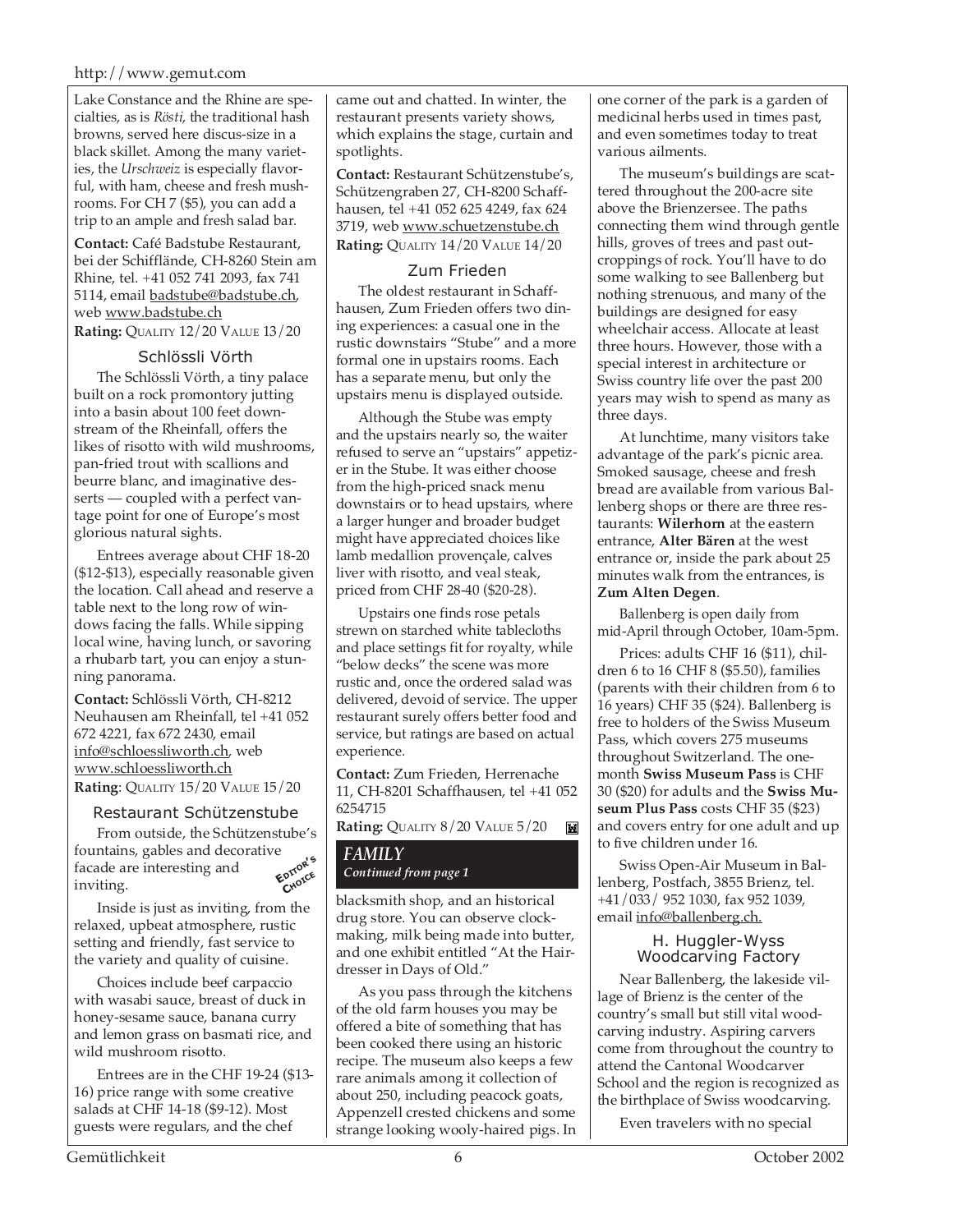interest or knowledge of this rare craft will be fascinated by a short tour of H. Huggler-Wyss, a Brienz manufacturer of wood sculptures and Switzerland's leading producer of handcarved figures.

The firm's little three-story building provides workbenches and good light for 18 to 20 of the country's most skillful carvers who quietly turn out hand-carved pieces ranging in size from one or two inches to lifesized statues, mostly from linden, a wood which takes three years to cure, has a fine grain and stains well.

Some artisans have unique skills or techniques and the company constantly searches for others who can be trained to ensure the art is not lost. Carving faces, say those who know, is a special talent that greatly diminishes when the artisan stops working at his craft even for just a few months. What they produce we find to be of far more interest and artistic merit than the mass-produced-bymany-hands Hummel figurines.

Huggler-Wyss accepts special orders. The charge for a small carving of a family pet will be approximately \$140 to \$200. A life-size statue of a person can cost as much as \$15,000.

To arrange a visit, contact the company by regular mail or email.

H. Huggler-Wyss, Fischerbrunnenplatz CH-3855 Brienz, Switzerland, tel. +41/033/952 1000, fax 952 10 01, email info@huggler-woodcarvings.ch

Other kid-friendly activities in this area include the ride up the **Schynige Platte Railway** for a walk through the **Alpine Garden** with its many rare plants, the **funicular and cog railway** to Mürren from Lauterbrunnen, a **boat ride on the lake** or the funicular from Brienz to the **Rothorn**.M

# **Readers' Forum**

# **Northern Germany Hotels**

I recently returned from a month in Germany, and want you to know how much I appreciated the hotel information found on your website. In particular, the **Hotel Prem** in Hamburg was a wonderful discovery. The moment I arrived, a young woman from the front office came outside to greet me and see if I needed assis-

tance. Once inside, I found the manager, Mr. Tobias Flor, extremely helpful and understanding. In the days that followed, the staff (from the manager to the housekeeper) greeted me by name.

In addition to very nice accommodations, the two restaurants were also outstanding. Of all the meals I ate in restaurants during my stay in Germany, the five-course dinner at **La Mer** was by far the best. What made it even more enjoyable was the fact that the woman who manages the restaurants displayed an amazing combination of hospitality and efficiency. Everything ran like clockwork, yet her warmth and attentiveness made me feel like I was a dinner guest in her home. This was also true of the waiters, which tells me that a lot of extra effort has gone into training the staff. I could go on and on, but suffice it to say that your recommendation was right on target, and I am grateful to have such a reliable guide to go by as I plan future trips.

A couple of other discoveries to pass along. In Bad Doberan, near Rostock, I found the **Romantik Hotel Friedrich-Franz Palais** (Am Kamp, D-18209, tel. +49/038203/63036, fax 62126, email friedrich-franzpalais@romantikhotels.com) quite pleasant and reasonably priced; the restaurant is very good. One nice thing about the location, besides the beauty of the place itself and the amazing church, is its proximity to Rostock/Warnemünde — without the business and noise of the city.

Even less likely to be on a traveler's itinerary (but worth the trip) is the town of Güstrow. The **Schlosshotel Güstrow** (Schlossberg 1, D-18273 Güstrow, tel. +49/03843/7670, fax 767 100, email schlosshotelguestrow@t-online.de) is a pleasant and very up-to-date hotel. Besides being reasonably priced and very well-run, the hotel is right across the street from the palace (now a museum) and only a few blocks from the information office and the two main churches; the Ernst Barlach museum is a few blocks further, but also within walking distance. Interestingly enough, before reunification this hotel was actually a prison. What a change! The restaurant is also quite

good and reasonably priced, with a bit of an emphasis on Italian cuisine.

I hope this is useful in your search for places to recommend. Thank you again for the tips I received from your fine publication.

REV. WILLIAM S. MARTENS RICHLAND, WA

## **Recommends Top Restaurants**

Would you believe food is one of Europe's best attractions? See if you can match these restaurants in America. My wife thinks Wolfgang Puck's **Spago** in Beverly Hills comes close.

First, in Switzerland and definitely off the beaten path is Georges Wenger's **Hotel de la Gare** (2 Rue de La Gare, CH-2340 Le Noirmont, tel. +41/032/953 1110) located in the Jura not far from France. One room and two suites (how luxurious they are) located right over the restaurant. The food? Probably the best in Switzerland. Near the end of dinner both Mr. and Mrs. Wenger mingled with the crowd who it appeared were all most satisfied. We stayed two nights and sampled four different meals. All were superb. For us it was as good or better than a French Michelin threestar, need more be said?

Second, in Germany, **Johann Lafer's Stromberg** (Schlossberg 1, D-55442, Stromberg Kreis Kreuznach, Rhineland-Palatinate, tel. +49/06724/ 93100, fax 931 090, email stromburghotel@johannlafer.de). Our introduction to this fine restaurant came by means of a taxi driver. First he volunteered that most people come in their own cars, very nice cars. Second, he yielded his opinion, "It is thought to be the finest German restaurant." Well, we were there and we agree. Every last course was scrumptious. Why elaborate? Johann Lafer has it. Another as good or better than a French Michelin three-star.

Third in Germany is **Alpenhof Murnau** (Ramschstrasse 8 D-82418 Murnau, tel. +49/08841/4910, fax 491100, email info@aplenhofmurnau.com), about an hour south of Munich in the so-called Lake Country. The food is excellent in every respect, however not so pompous as the above two restaurants. It was a very pleasant stop in Bavaria between Munich and Austria.